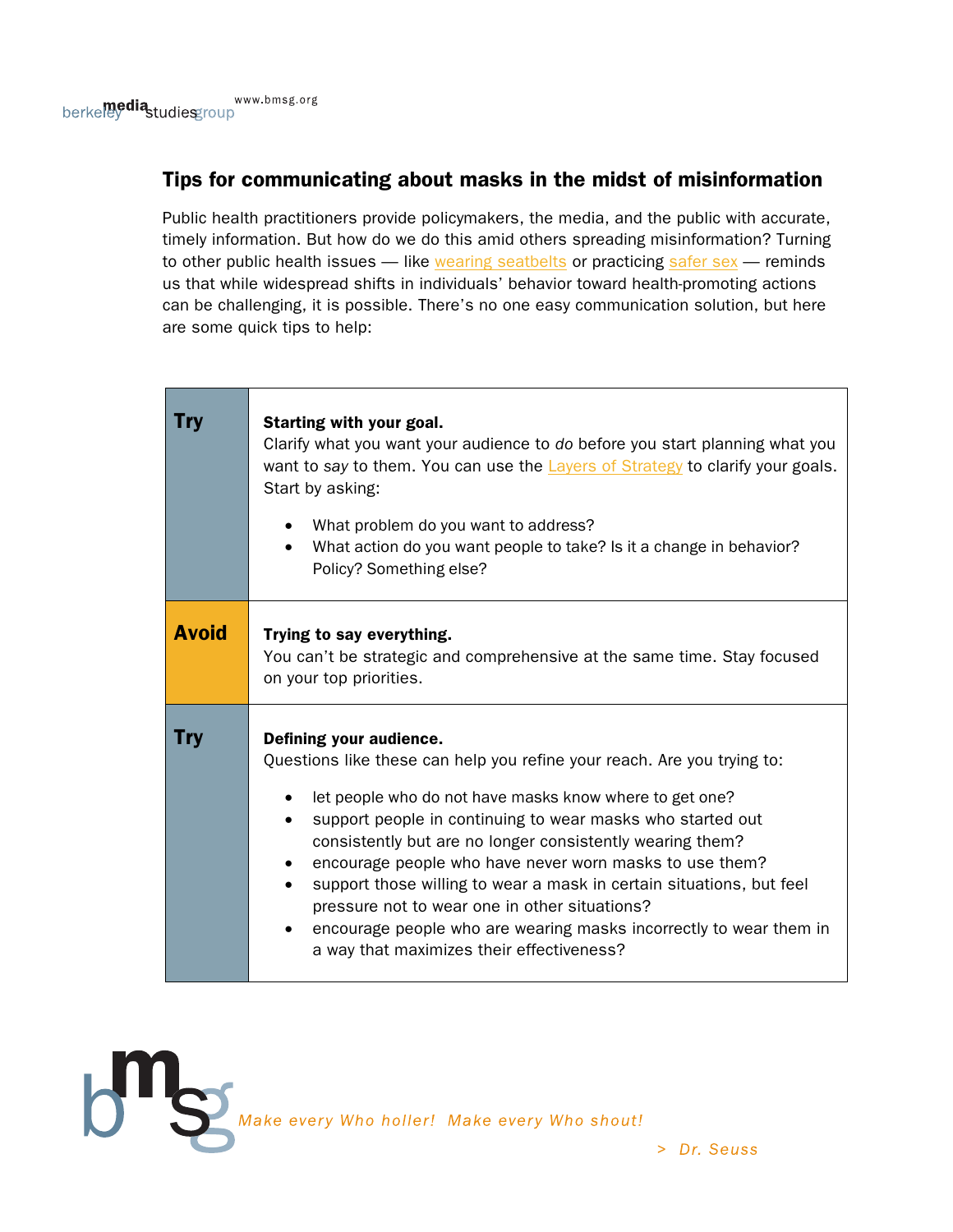

| <b>Avoid</b> | Thinking you can persuade everyone.<br>Many residents already understand the importance of wearing masks.<br>Others aren't so sure. And some people refuse to wear a mask. There's no<br>one message that will move everyone to wear a mask, especially those who<br>have politicized the issue.                                                                                                                                                                                     |
|--------------|--------------------------------------------------------------------------------------------------------------------------------------------------------------------------------------------------------------------------------------------------------------------------------------------------------------------------------------------------------------------------------------------------------------------------------------------------------------------------------------|
| Try          | Acknowledging barriers to health-promoting behaviors.<br>Messages related to behavior change are more effective when they<br>recognize the real-world challenges people face.                                                                                                                                                                                                                                                                                                        |
| <b>Avoid</b> | <b>Shaming people.</b><br>Although shaming companies or industries like Big Tobacco can be effective,<br>shaming individuals rarely works in public health campaigns. Instead, start<br>where people are by acknowledging that these are challenging times and<br>masks are not always comfortable. As with issues like HIV prevention,<br>researchers have found creating a positive social norm around wearing<br>masks works better than shaming those who are not wearing masks. |

# Putting it into practice with messages that avoid shame:



*Message using shame (not recommended):*

We know a small minority of people who believe misinformation, refuse to wear masks, and are putting our whole community at risk. Our only hope for stopping COVID is holding these people accountable for their harmful actions.



*Updated message reinforcing community values and avoiding shaming:* Our health department's goal has always been to keep everyone in our county safe and healthy, and that is especially true in this challenging time. We know masks aren't always comfortable, but we also know that we all want to reopen our schools and businesses safely, and wearing masks helps stop the spread. We are asking everyone to wear masks consistently outside and inside businesses. We are up to this challenge, but it takes all of us acknowledging that we are in this together. We know the majority of our county is already doing their part to keep one another safe by wearing a mask.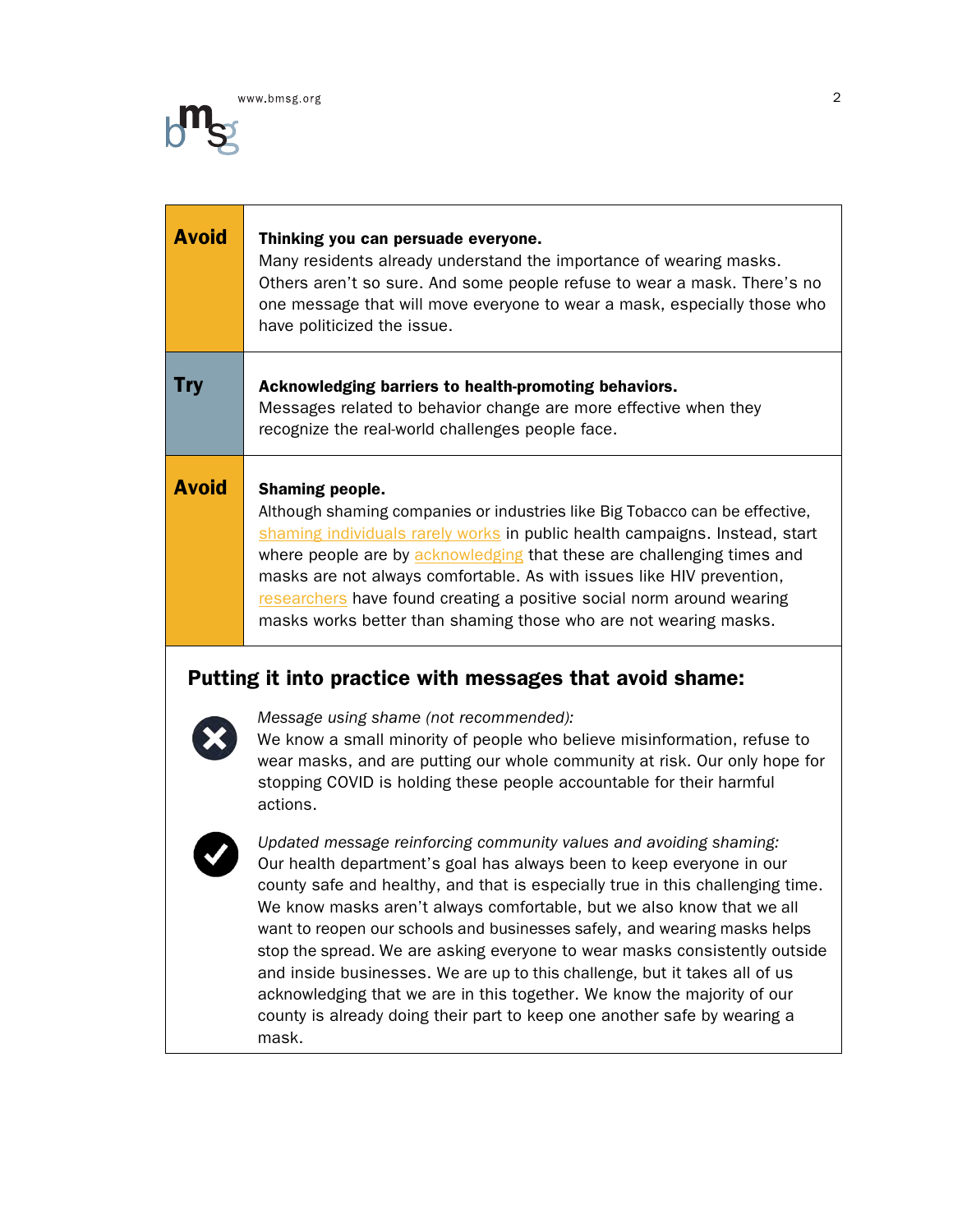### **Try** Keeping values front and center in your message.

Facts and data are important but not enough to counter misinformation. Use [messages and values](http://www.bmsg.org/resources/publications/worksheet-developing-strategic-messages-pdf/), like interconnectedness, equity, and can-do spirit, to reinforce the new social norm that wearing a mask is the way to protect ourselves, our families, and our communities.

### **Avoid** Repeating opposition frames.

Rebutting anti-mask campaigns puts spokespeople in the position of inadvertently repeating and legitimizing misinformation rather than leading with strong, science-based messages. For example, journalists reporting on vaccines often unintentionally gave false claims legitimacy by repeating them. We call repeating the opposition's frame using an "elephant trigger," based on George Lakoff's book, *[Don't Think of an Elephant](https://georgelakoff.com/2014/08/18/new-book-the-all-new-dont-think-of-an-elephant-know-your-values-and-frame-the-debate/)* (which, of course, makes you think about elephants!).

# Putting it into practice and avoiding the "elephant trigger" trap:



### *Original message (not recommended):*

"We know there's a lot of information out there saying masks don't work, that they don't stop COVID. But that's false. We need people to wear masks to keep our community safe.



### *Updated message:*

Our county has come together to address many challenges before, and we know that we are up to this challenge. But we all must take care of one another, and the best way to do that is to wear a mask.

### **Try Video Limbs** Caution when addressing false claims.

Occasionally, public health practitioners may not be able to avoid addressing false claims. In these situations, we turn to George Lakoff and [journalists](https://www.scu.edu/ethics/all-about-ethics/breaking-news-needs-nutrition-from-the-truth-sandwich/) who are using a technique called the "truth sandwich." Lakoff's [recipe](https://twitter.com/georgelakoff/status/1068891959882846208?lang=en) is:

- 1. Start with the truth. The first frame gets the advantage.
- 2. Indicate the lie. Avoid amplifying the specific language if possible.
- 3. Return to the truth. Always repeat truths more than lies.